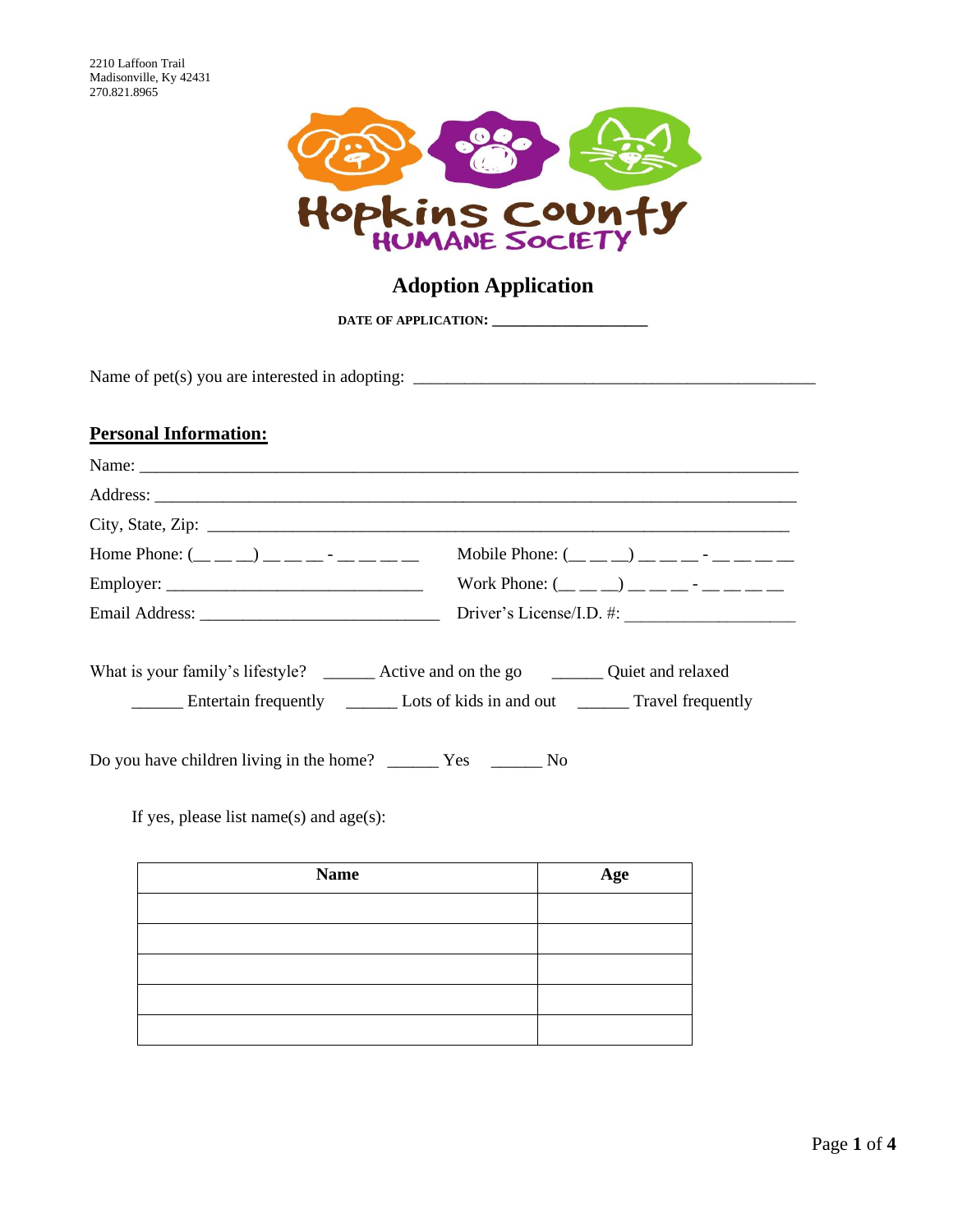#### **Home Information:**

| How long have you lived at your current address? ________ Years ________ Months      |
|--------------------------------------------------------------------------------------|
|                                                                                      |
|                                                                                      |
| Do you have permission from your landlord to have an animal? ______ Yes _______ No   |
| Are you aware of pet deposit and monthly fees (if any) required? ______ Yes _____ No |
| Do you consent to a home check? ________ Yes _______ No                              |
|                                                                                      |
| Please complete the appropriate questionnaire.                                       |
| Cat:                                                                                 |
| Will the cat have access to outside?                                                 |
| $\_\_\_\$ Yes $\_\_\$ No                                                             |
| Do you plan to declaw the cat?                                                       |
| $\frac{1}{1}$ Yes $\frac{1}{1}$ No                                                   |
| Why did you decide to adopt a cat?                                                   |
|                                                                                      |
|                                                                                      |
| Who will be responsible for the care of the cat?                                     |
|                                                                                      |
|                                                                                      |
|                                                                                      |
| Will the cat have free roam of the house?                                            |
| $\frac{1}{2}$ Yes $\frac{1}{2}$ No                                                   |
|                                                                                      |

Who will be responsible for the care of the dog?

\_\_\_\_\_\_\_\_\_\_\_\_\_\_\_\_\_\_\_\_\_\_\_\_\_\_\_\_\_\_\_\_\_\_\_\_\_\_\_\_\_\_\_ \_\_\_\_\_\_\_\_\_\_\_\_\_\_\_\_\_\_\_\_\_\_\_\_\_\_\_\_\_\_\_\_\_\_\_\_\_\_\_\_\_\_\_

\_\_\_\_\_\_\_\_\_\_\_\_\_\_\_\_\_\_\_\_\_\_\_\_\_\_\_\_\_\_\_\_\_\_\_\_\_\_\_\_\_\_\_

\_\_\_\_\_\_\_\_\_\_\_\_\_\_\_\_\_\_\_\_\_\_\_\_\_\_\_\_\_\_\_\_\_\_\_\_\_\_\_\_\_\_\_

How many hours per day will the dog be alone?

Where will the dog stay when no one is home?

Who will care for the cat when you are out of town? \_\_\_\_\_\_\_\_\_\_\_\_\_\_\_\_\_\_\_\_\_\_\_\_\_\_\_\_\_\_\_\_\_\_\_\_\_\_\_\_\_\_

How often will you exercise/play with you cat?

Does anyone in the home have an allergy to cats?  $\_\_\_\$  Yes  $\_\_\$  No

\_\_\_\_\_\_\_\_\_\_\_\_\_\_\_\_\_\_\_\_\_\_\_\_\_\_\_\_\_\_\_\_\_\_\_\_\_\_\_\_\_\_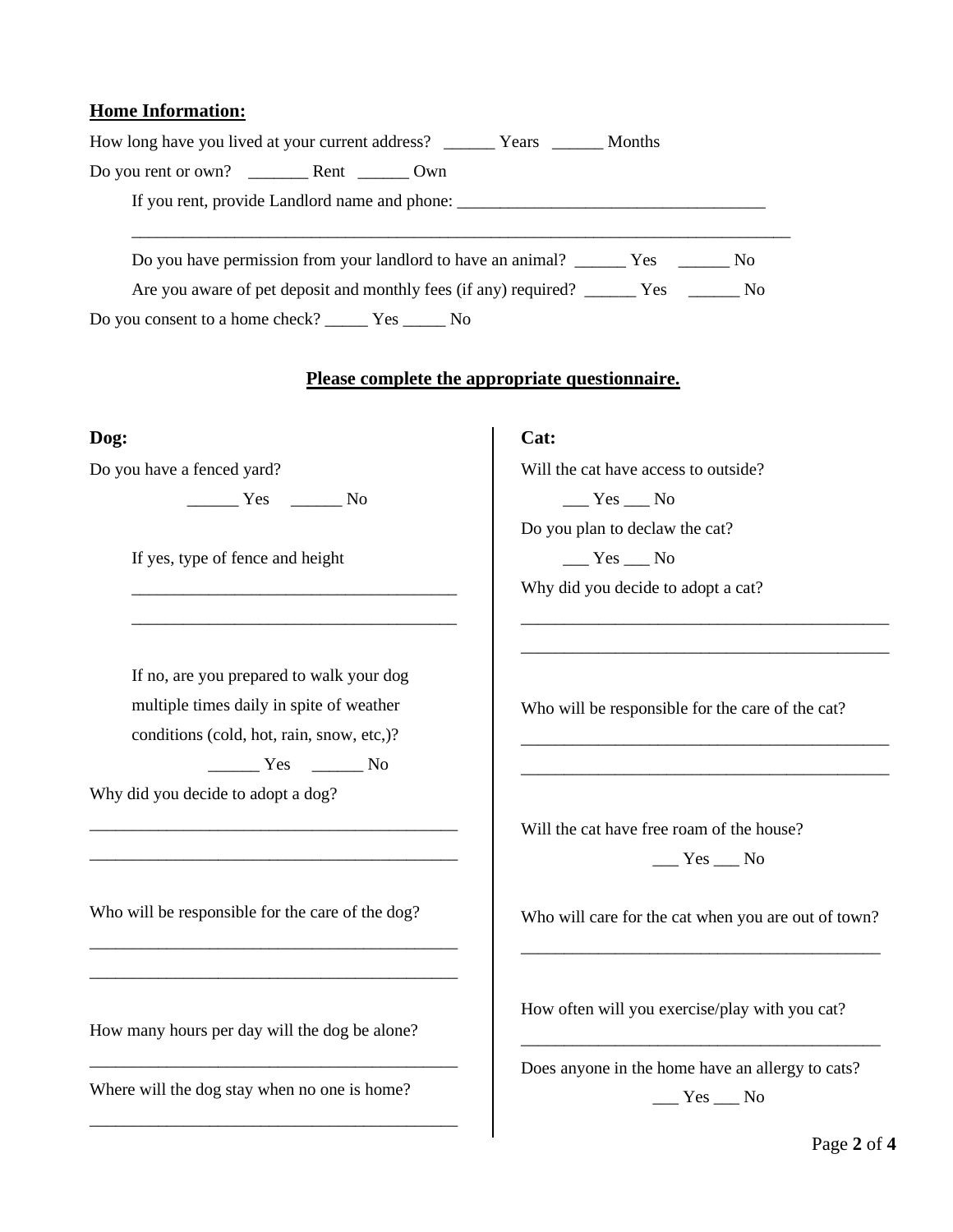**Under what condition(s) would you have to return your adopted animal?**

#### **Current & Previous Pets Information:**

• List all pets owned within the last five (5) years.

| <b>Name</b> | <b>Breed</b> | Age | <b>Check if</b><br><b>Current</b> | <b>Spayed/Neutered</b> |
|-------------|--------------|-----|-----------------------------------|------------------------|
|             |              |     |                                   | $Yes$ No               |
|             |              |     |                                   | $Yes$ No               |
|             |              |     |                                   | $Yes$ No               |
|             |              |     |                                   | $Yes$ No               |
|             |              |     |                                   | $Yes$ No               |
|             |              |     |                                   | $Yes$ No               |

\_\_\_\_\_\_\_\_\_\_\_\_\_\_\_\_\_\_\_\_\_\_\_\_\_\_\_\_\_\_\_\_\_\_\_\_\_\_\_\_\_\_\_\_\_\_\_\_\_\_\_\_\_\_\_\_\_\_\_\_\_\_\_\_\_\_\_\_\_\_\_\_\_\_\_\_\_\_\_\_\_\_\_\_\_\_

\_\_\_\_\_\_\_\_\_\_\_\_\_\_\_\_\_\_\_\_\_\_\_\_\_\_\_\_\_\_\_\_\_\_\_\_\_\_\_\_\_\_\_\_\_\_\_\_\_\_\_\_\_\_\_\_\_\_\_\_\_\_\_\_\_\_\_\_\_\_\_\_\_\_\_\_\_\_\_\_\_\_\_\_\_\_

### **Veterinarian Information:**

| Clinic Name:                     |                                                                                                                                                         |  |
|----------------------------------|---------------------------------------------------------------------------------------------------------------------------------------------------------|--|
| Person's Name on the Records:    |                                                                                                                                                         |  |
|                                  |                                                                                                                                                         |  |
| Phone Number: $($ __) ___- - ___ | Length of time with this clinic:<br><u> 1989 - John Stone, Amerikaans en beskriuwer in de Fryske kommunister en beskriuwer in de Fryske kommunister</u> |  |

*Please be advised that your Veterinarian's Office may require you to consent to a release of information to the Hopkins County Humane Society.*

*Understand that we can not process your application until we can verify your Vet records.*